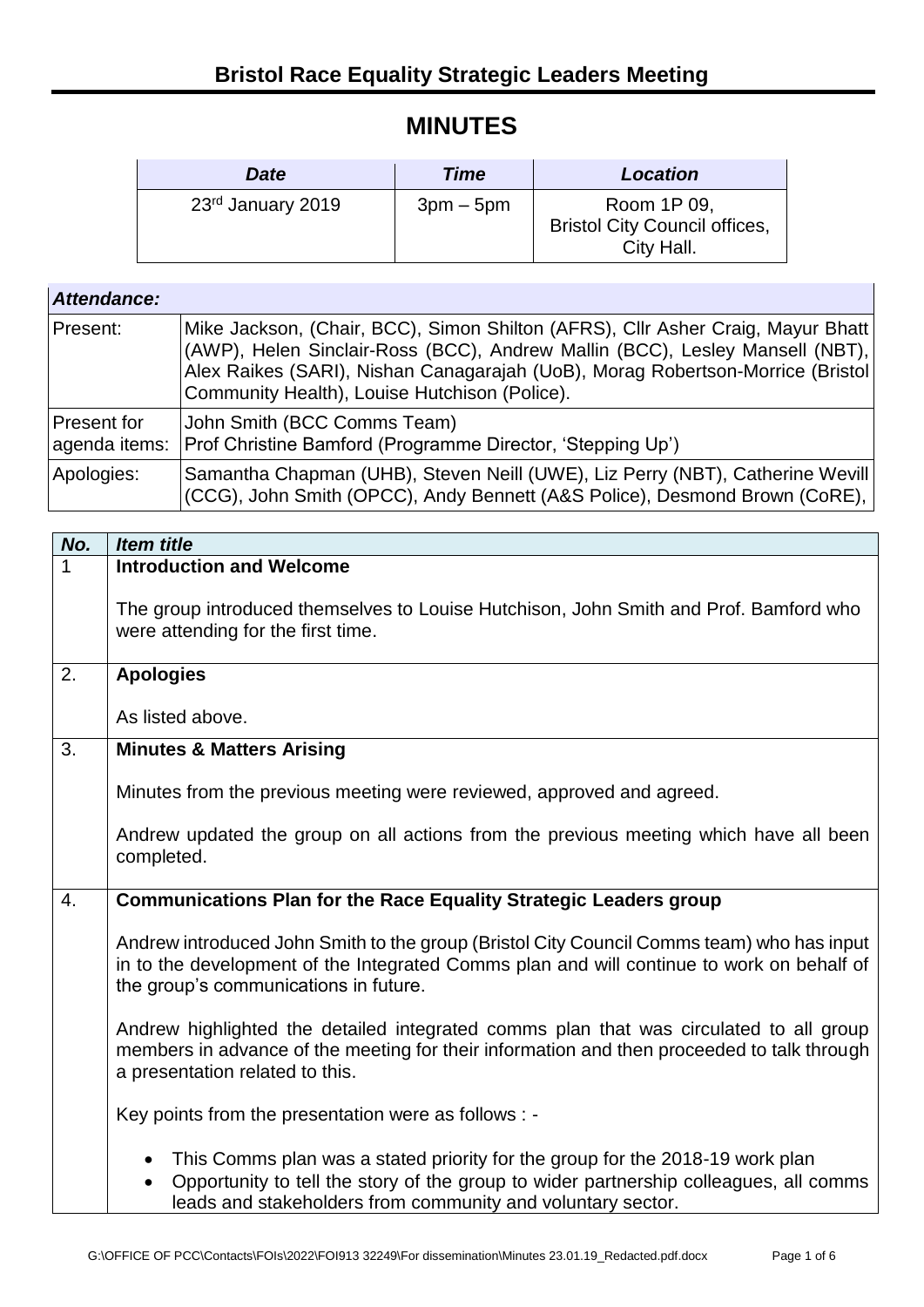- Share resources around Comms.
- Assist with future funding applications.
- Summary of key comms highlights during 2018.
- Advising members the group's website is now 'live' with the link circulated.
- Key upcoming communications opportunities for 2019.

## **Decisions :**

**Agreed -** Members present agreed the group title will now formally change to become the 'Bristol Race Equality Strategic Leaders group'. Cllr Craig provided political support of this.

**Agreed** – A comms network of all partners be formed to ensure joined up co-ordinated future work for maximum impact.

**Agreed** – BCC to continue to lead on the drafting of comms pieces on behalf of the group in consultation with partners.

| <b>Agreed Actions</b>                                                                                                                                                                                                                     | Lead                          |
|-------------------------------------------------------------------------------------------------------------------------------------------------------------------------------------------------------------------------------------------|-------------------------------|
| Group members to signpost to new website through their own sites.                                                                                                                                                                         | All members                   |
| Group members to ensure they supply Andrew with lead comms<br>contact for each agency by Wednesday 30th January.                                                                                                                          | All members                   |
| Group members to get comms leads to comment and feedback to<br>Andrew on integrated comms plan by 14 <sup>th</sup> February.                                                                                                              | All members                   |
| Update on feedback & comms plan to come back to group on 30 <sup>th</sup><br>March (including comms lead feedback / proposals on branding).                                                                                               | Andrew Mallin /<br>John Smith |
| All members ensure good practice cases studies are shared with<br>Andrew for shared learning and inclusion in next annual report.                                                                                                         | All members                   |
| Andrew to establish a comms network including all key partners.                                                                                                                                                                           | Andrew Mallin /<br>John Smith |
| John Smith to update comms plan with agreed actions / title change.                                                                                                                                                                       | John Smith                    |
| Andrew to update group's Terms of Reference to reflect the new title.                                                                                                                                                                     | <b>Andrew Mallin</b>          |
|                                                                                                                                                                                                                                           |                               |
| Governance of the 'Stepping Up' programme - proposal paper                                                                                                                                                                                |                               |
| This item was jointly presented by Helen and Andrew and followed the 'Stepping Up'<br>Governance options paper circulated to the group in advance of the meeting.<br>Prof. Bamford Programme Director also attended for this agenda item. |                               |

The presentation covered background to the programme and an update on the make-up of cohort 2 (soon to begin) bringing about the pressing need to formulise a governance structure to oversee future work. Other key reasons for the need to formalise governance arrangements included funding being provided by WECA and strategic decisions pending.

Andrew outlined 5 potential governance options to consider with pros and cons raised : -

- Continue with current arrangements
- Form a new stand-alone Stepping Up Governance Board
- Bring Governance under the Race Equality Strategic Leaders group
- Bring Governance under the H.R. Leaders group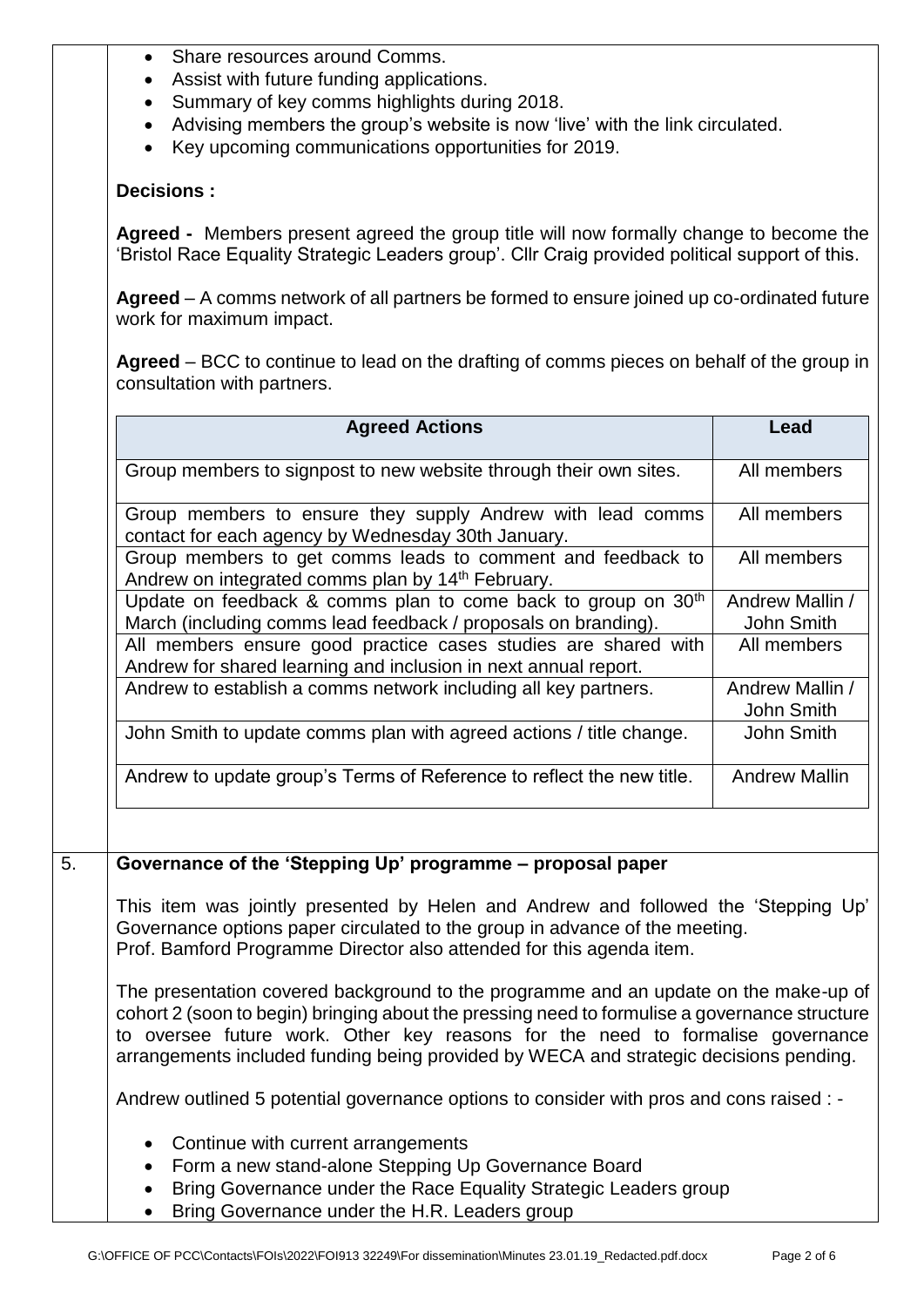Bring the Governance under Commission for Race Equality

## **Decisions : -**

**A discussion was then held regarding these options with the group in approval of the proposed option that the Governance of Stepping Up comes under the Race Equality Strategic Leaders group for the time being.**

Andrew and Helen presented the proposed reporting methodology options and the potential role of the group in Governance.

A range of steers were required by Andrew / Helen to progress. The following **decisions were agreed** : -

**Decision** : The group approved the formation of the first 'Stepping Up' Governance Board to be held directly alongside the next Strategic Leaders meeting on 20<sup>th</sup> March p.m.

**Decision :** It was agreed that the first Board meeting will allow up to an hour to consider Terms of Reference and reporting framework, as well as the first report. Despite a separate meeting the Governance will still come under the Race Equality Strategic Leaders group.

**Decision :** The group were also in approval of future conversations with external partners from the private sector with a view to them engaging with the Stepping Up Governance Board, Data product and future Leaders group meeting.

A Governance lead will also need to be identified, potentially the group Chair.

Cllr Craig was in approval with the approach however informed the group that a very recent pitch had been made to WECA for a 'West of England Leadership Hub' to include Stepping Up, alongside the Bristol Leadership Challenge and other related programmes as part of a One City approach to tackle inequality. This is a significant bid based over a 3 year period. Should this be successful an overarching Governance structure would form part of all these programmes based in the City Office.

Cllr Craig was in support of this proposal for an interim measure while the WECA bid progresses.

| <b>Agreed Actions</b>                                                                                                             | Lead                                  |
|-----------------------------------------------------------------------------------------------------------------------------------|---------------------------------------|
| Andrew to make arrangements for all existing Leaders group members<br>to attend the first Board meeting in March.                 | <b>Andrew Mallin</b>                  |
| Andrew to follow up on future engagement and membership with<br>Probation, CPS and Prison service.                                | <b>Andrew Mallin</b>                  |
| Andrew to make follow up enquiries with key private sector partners to<br>gauge interest in engagement on the work of this group. | <b>Andrew Mallin</b>                  |
| Reports produced will also be shared with other related groups such as<br>CoRE and the Equalities Network.                        | <b>Helen Sinclair-</b><br><b>Ross</b> |
| Alex requested that reports cover data on gender, faith, ethnicity and<br>age.                                                    | <b>Helen Sinclair-</b><br><b>Ross</b> |

6. **2<sup>nd</sup> iteration of the City-wide Race Equality data product – for steer and planning**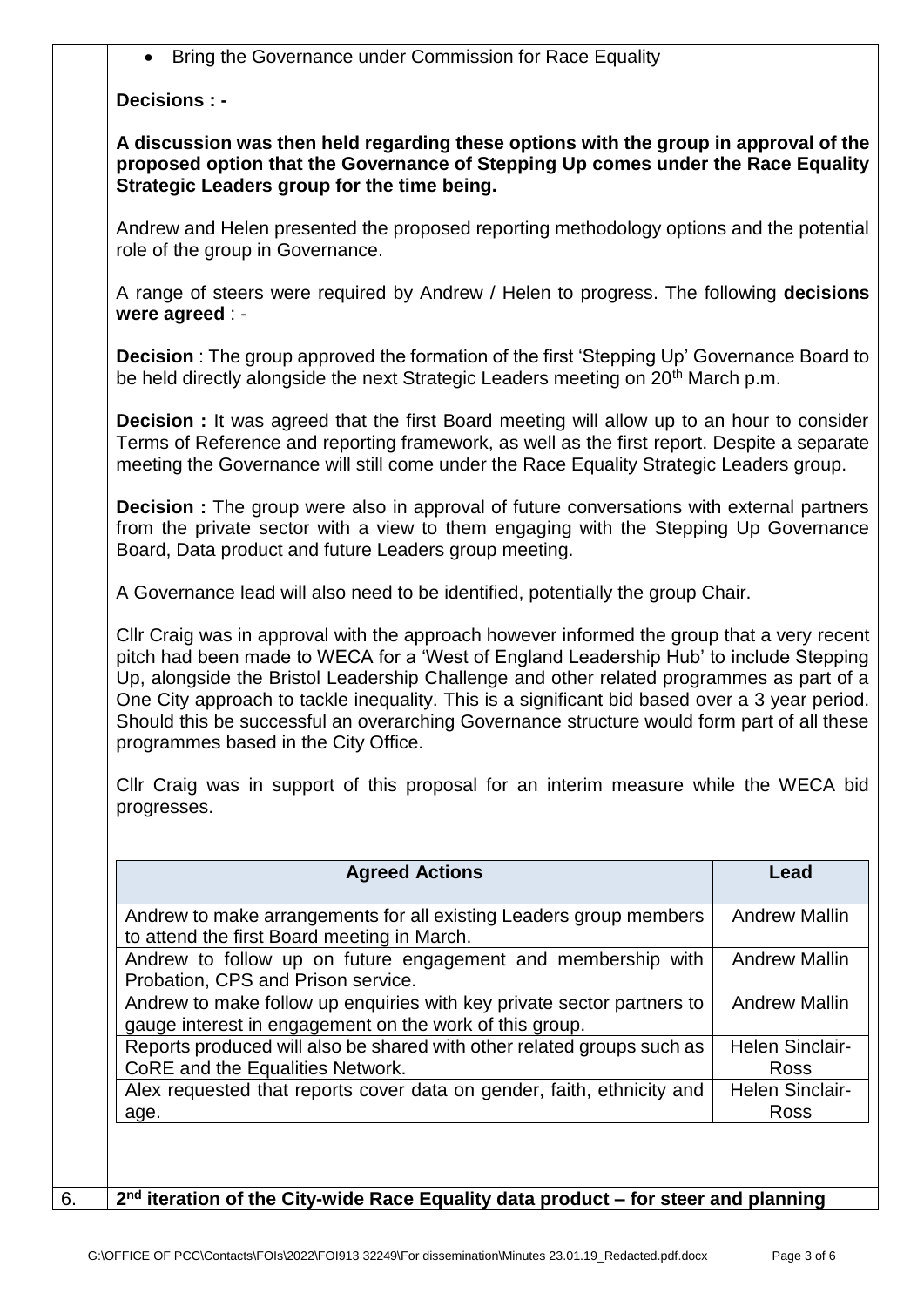| $\overline{8}$ . | <b>Update from the Commission of Race Equality</b>                                                                                                                                                                                                                                                                                                                                                                                         |
|------------------|--------------------------------------------------------------------------------------------------------------------------------------------------------------------------------------------------------------------------------------------------------------------------------------------------------------------------------------------------------------------------------------------------------------------------------------------|
|                  | A document was circulated to all members showing the list of subjects and dates with the<br>relevant links to the EventBrite site for booking on the sessions. This list has also been<br>circulated widely to organisations.                                                                                                                                                                                                              |
|                  | Andrew informed the group that following a very positive response rate from all partner<br>agencies we now have 5 scheduled training session events to be held in Bristol during<br>February and March with the ambition of providing the inputs to approximately 200 staff from<br>all partners.                                                                                                                                          |
| $\overline{7}$ . | Update on Building Leadership for Inclusion offer                                                                                                                                                                                                                                                                                                                                                                                          |
|                  | Action – Andrew to meet with agencies such as probation and CPS as well as key<br>private sector agencies with a view to testing interest levels on engagement on this<br>work and to report back to the group on progress.                                                                                                                                                                                                                |
|                  | <b>Decision –</b> The group agreed to ensure a formal action plan will be drawn up for tackling key<br>issues and highlights following completion of the second data product.                                                                                                                                                                                                                                                              |
|                  | <b>Decision –</b> The group approved wider partners and private sector being approached to test<br>their interest in engaging with this latest data product or with a future version.                                                                                                                                                                                                                                                      |
|                  | The group were also in approval of the final version taking the place of a report as well as<br>presentation on this occasion.                                                                                                                                                                                                                                                                                                             |
|                  | <b>Decision –</b> The group approved measuring trends in version 2 against the first iteration.                                                                                                                                                                                                                                                                                                                                            |
|                  | <b>Decision</b> - The group wished to produce a 'like for like' product, with the same information<br>and parameters on a city-wide only scale as in version 1.                                                                                                                                                                                                                                                                            |
|                  | The following decisions were taken : -                                                                                                                                                                                                                                                                                                                                                                                                     |
|                  | A proposed timeline for collation, stakeholder engagement and completion was discussed.<br>Andrew also presented this to all H.R. Leaders at last week's meeting for their input.                                                                                                                                                                                                                                                          |
|                  | Some of the potential issues highlighted were the data showing no change or no<br>improvement.                                                                                                                                                                                                                                                                                                                                             |
|                  | Andrew highlighted there has been much progress since the production of the first version<br>which should result in a smoother exercise on this occasion such as the establishment of the<br>CoRE and H.R. Leaders group as well as a fully engaged strategic leaders group. This also<br>puts the group members in a strong position as the Government are currently consulting on<br>a statutory obligation to report all race pay gaps. |
|                  | The production of this second version was identified as a key priority for the group in the<br>2019 work plan for the group.                                                                                                                                                                                                                                                                                                               |
|                  | Andrew carried out a presentation to the group which began with a reflection on the work<br>undertaken on the 1 <sup>st</sup> iteration of the data product focusing on measures used, lessons<br>learned and key outcomes. The presentation also covered potential issues and opportunities<br>that could arise from version 2 of this data product.                                                                                      |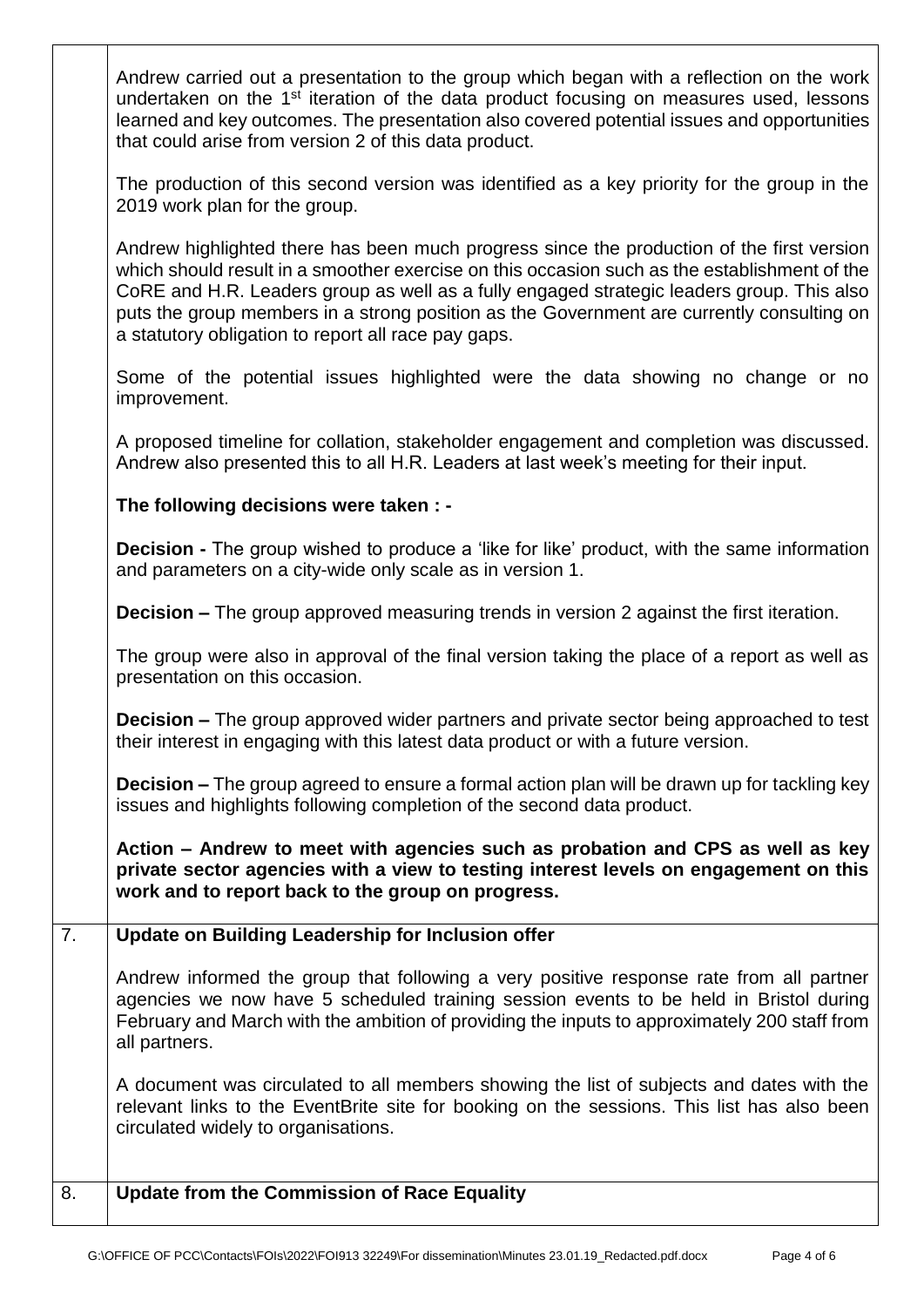|     | CIIr Craig updated the group that the Commission held their away day last week and the<br>outcome was that 3 key areas will be focused on for upcoming work on race equality.                                                                                                                                                                                                                                                       |
|-----|-------------------------------------------------------------------------------------------------------------------------------------------------------------------------------------------------------------------------------------------------------------------------------------------------------------------------------------------------------------------------------------------------------------------------------------|
|     | The three key areas will be : -                                                                                                                                                                                                                                                                                                                                                                                                     |
|     | Education<br>- Criminal Justice<br>- Leadership representation                                                                                                                                                                                                                                                                                                                                                                      |
|     | Diversity amongst teachers being a significant focus given the lack of current BAME teachers<br>in Bristol with events being held to target this issue.                                                                                                                                                                                                                                                                             |
|     | Cllr Craig and Nishan also raised the lack of resource for the group having an impact on<br>ability to deliver at present.                                                                                                                                                                                                                                                                                                          |
|     | Alex also added that the Commission also need to focus on Governance.                                                                                                                                                                                                                                                                                                                                                               |
|     | Mike suggested it would be helpful for future agenda if the Commission provided a focused<br>update at each meeting on one of the key priorities.                                                                                                                                                                                                                                                                                   |
|     | Action – Cllr Craig / Desmond to ensure individual updates on each of the three key<br>priorities come to future meetings of the Strategic Leaders group.                                                                                                                                                                                                                                                                           |
| 9.  | Update from the H.R. Leaders group                                                                                                                                                                                                                                                                                                                                                                                                  |
|     | Helen informed the group that attendance continues to grow with a very positive attendance<br>at last week's meeting. A forward plan of work for the group is now being set with focus on<br>engagement and joint working with all partner staff led groups being an important objective<br>during 2019.                                                                                                                            |
|     | Helen advised that Andrew had attended last week's meeting to present the potential<br>timescales and outline plan for the second iteration of the data product to ensure early<br>engagement with all partners.                                                                                                                                                                                                                    |
|     | Dr Habib Naqvi attended to present work being done around Race in the NHS workforce.<br>One focus was on why disciplinary action was disproportionality higher against BAME staff.<br>One of the key causes highlighted was that managers were not confident to have initial early<br>conversations with staff and therefore cases escalated far quicker. Dr Naqvi to come back<br>and present a progress update in 6 months' time. |
|     | Mayur also stated that the higher disciplinary levels were also reflective of lower grades within<br>organisations which also should be considered.                                                                                                                                                                                                                                                                                 |
|     | Work across the group is also ongoing with a view to sharing resources going forward across<br>partners.                                                                                                                                                                                                                                                                                                                            |
| 10. | Forward plan preview and comms plan update                                                                                                                                                                                                                                                                                                                                                                                          |
|     | Andrew took the group through the key scheduled agenda items due to come to March's<br>meeting of the Strategic Leaders group which will now include the first 'Stepping Up'<br>Governance Board meeting.                                                                                                                                                                                                                           |
|     | Andrew also requested any additional agenda items from partner agencies be sent in.                                                                                                                                                                                                                                                                                                                                                 |
| 11. | For information papers : -                                                                                                                                                                                                                                                                                                                                                                                                          |
|     | Police and Crime Commissioners office update - Lammy review                                                                                                                                                                                                                                                                                                                                                                         |